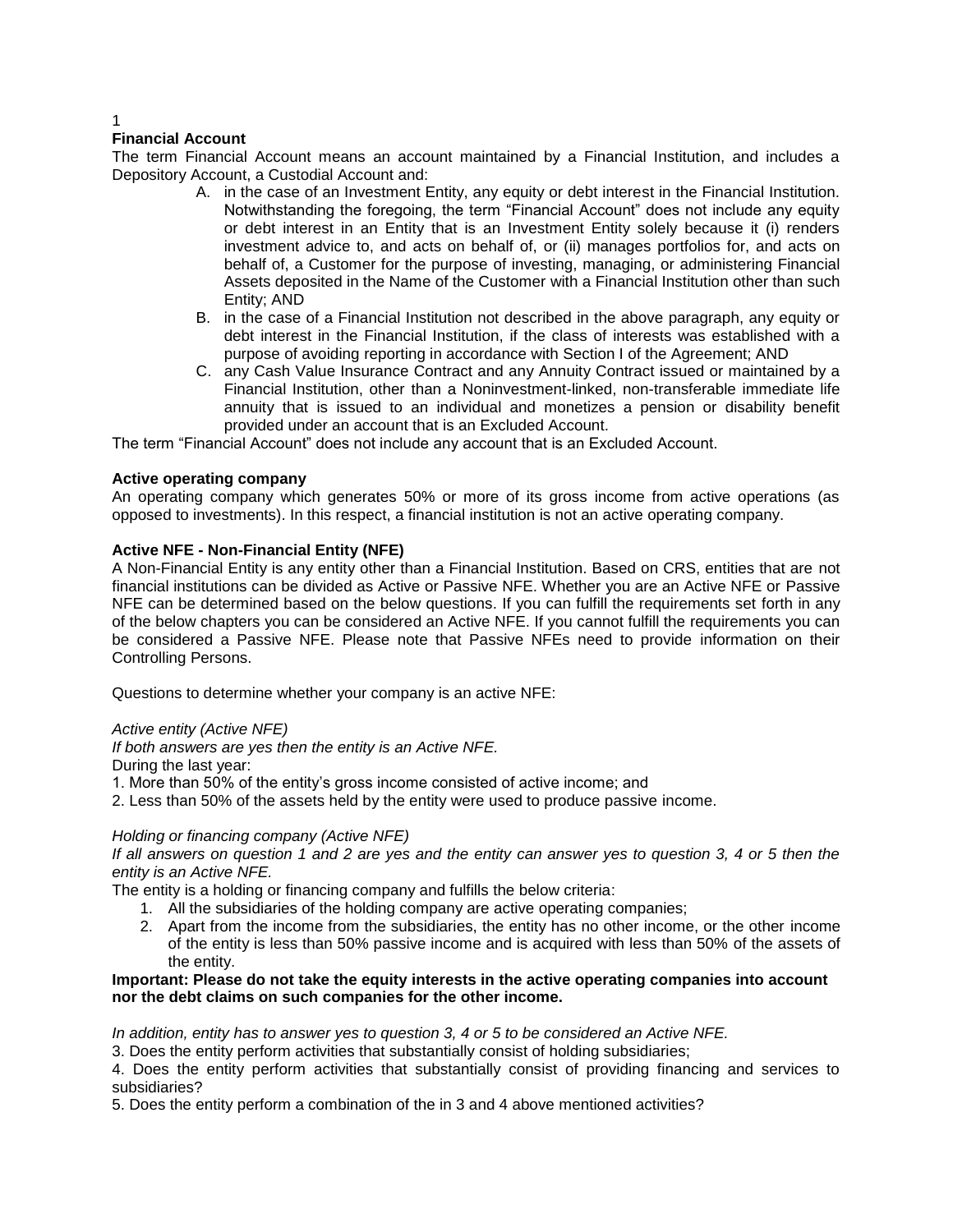## *Non-profit organization (Active NFE)*

If the answer is yes than the entity is an Active NFE.

1. Is the entity a non-profit organization?

# *Entity in liquidation or reorganization (Active NFE)*

*If all answers are yes then the entity is an Active NFE.*

1. Is the entity currently in liquidation or bankruptcy or is the entity reorganizing to resume activities and the entity was not considered a financial institution for the last 5 years.

2. The entity is not planning to resume activities as a financial institution.

# *Treasury center (Active NFE***)**

*If all answers are yes then the entity is an Active NFE*.

1. The entity is a treasury center in the group that is primarily engaged in a business other than the business of a financial institution.

2. The entity does not provide treasury services to third parties or to financial institutions (treasury services to financial institutions which are group entities is also not allowed).

## *Startup companies (Active NFE)*

*If all answers are yes then the entity is an Active NFE.*

1. The entity is established less than 24 months ago and is currently not operating a business or has previously not operated a business.

2. The entity is planning to operate a business other than the business of a financial institution.

If the entity cannot fulfill any of the above requirements the entity is considered a Passive NFE.

## **Assets**

The total of all possessions of an entity.

## **Authorized representative**

An authorized representative is authorized to sign statements or conclude contracts on behalf of the entity. The authorized representative is determined by the legal form of the entity or appointed by the entity. Is the entity registered with the Chamber of Commerce? Then the authorized representative will also be registered with the Chamber of Commerce. You will find this on the Chamber of Commerce extract.

# **Central bank**

An institution that is by law the principal authority issuing instruments intended to circulate as currency.

# **Controlling person**

"Controlling Persons" means the natural person(s) who exercises control over the Entity. "Control" over an Entity is generally exercised by the natural person(s) who ultimately has a controlling ownership interest in the Entity. A "control ownership interest" depends on the ownership structure of the legal person and is usually identified on the basis of a threshold applying a risk-based approach (e.g. any person(s) owning more than a certain percentage of the legal person, for example 25%). *Please note that the 25% threshold is country specific and can deviate per country.*

Where no natural person(s) exercises control through ownership interests, the Controlling Person(s) of the Entity will be the natural person(s) who exercises control of the Entity through other means.

Where no natural person(s) is identified as exercising control of the Entity, the Controlling Person(s) of the Entity will be the natural person(s) who holds the position of senior managing official. The term Controlling Persons shall be interpreted in a manner consistent with the Recommendations of the Financial Action Task Force (FATF).

In the case of a trust, the term "Controlling Persons" means the settler(s), the trustee(s), the protector(s) (if any), the beneficiary(ies) or class(es) of beneficiaries, and any other natural person(s) exercising ultimate effective control over the trust. The settlor(s), the trustee(s), the protector(s) (if any), and the beneficiary(ies) or class(es) of beneficiaries, must always be treated as Controlling Persons of a trust, regardless of whether or not any of them exercises control over the trust.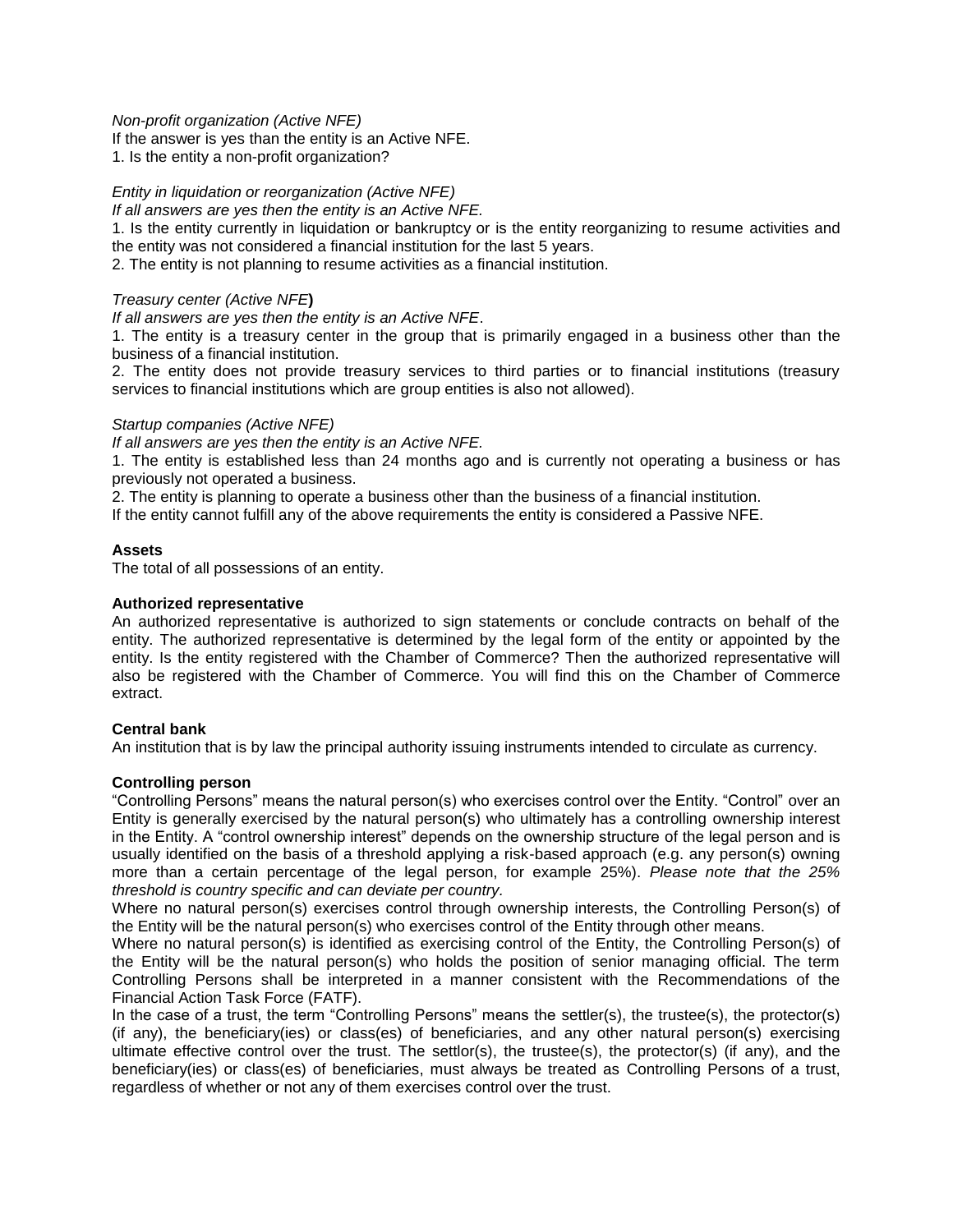# **CRS**

CRS is the Common Reporting Standard under which countries that have concluded competent authority agreements exchange financial account information.

# **Entity**

An entity is a legal person or a legal arrangement such a corporation, partnership, trust or foundation.

# **Financial institution**

There are 4 types of financial institutions.

1. Custodial institution: an entity that holds, as a substantial portion of its business, financial assets for the account of others (mostly clients). An entity holds financial assets for the account of others as a substantial portion of its business if the entity's gross income attributable to the holding of financial assets and related financial services equals or exceeds 20% of the entity's gross income during the shorter of:

- Three years prior to the current year;
- The period since the establishment of the entity.

2. Depository institution: an entity that accepts deposits in the ordinary course of a banking or similar business. For example, a bank or a financial lease company.

3a. Investment entity: an entity that conducts as a business one or more of the following activities or operations on behalf of a customer:

o Trading in money market instruments (cheques, bills, certificates of deposit, derivatives, etc.); foreign exchange; exchange, interest rate and index instruments; transferable securities; or commodity futures trading;

- Individual and collective portfolio management; or
- Otherwise investing, administering, or managing funds, money, or financial assets on behalf of other persons.

3b. Investment entity: an entity the gross income of which is primarily attributable to investing, reinvesting, or trading in financial assets, if the entity is managed by another entity that is a type 1, 2, 3a, or 4 financial institution.

Note: An investment entity includes an entity that functions (or holds itself out) as an investment fund, such as a private equity fund, venture capital fund, leveraged buyout fund, or any investment vehicle whose purpose is to acquire or fund companies and then hold interests in those companies as capital assets for investment purposes.

4. Specified insurance company: an entity that is an insurance company (or the holding company of an insurance company) that issues, or is obligated to make payments with respect to, a cash value insurance contract or an annuity contract.

If you are uncertain whether the entity is a financial institution, please consult a professional advisor.

# **Governmental entity**

This means the government of a country, any political subdivision of a county (which includes a state, province, county, or municipality) or any wholly owned agency or instrumentality of a county or of any one or more of the foregoing.

# **Group**

A group is comprised of all the individual companies that are affiliated with other companies in the same group. Entities are affiliated if:

1. one of the entities controls the other entity; or

2. the entities are all controlled by the same entity.

In this respect an entity is 'controlled' if:

- an individual or legal entity in the group has a direct or indirect majority interest in the entity;
- an individual or legal entity in the group has a direct or indirect majority vote in the entity.

# **Holding company**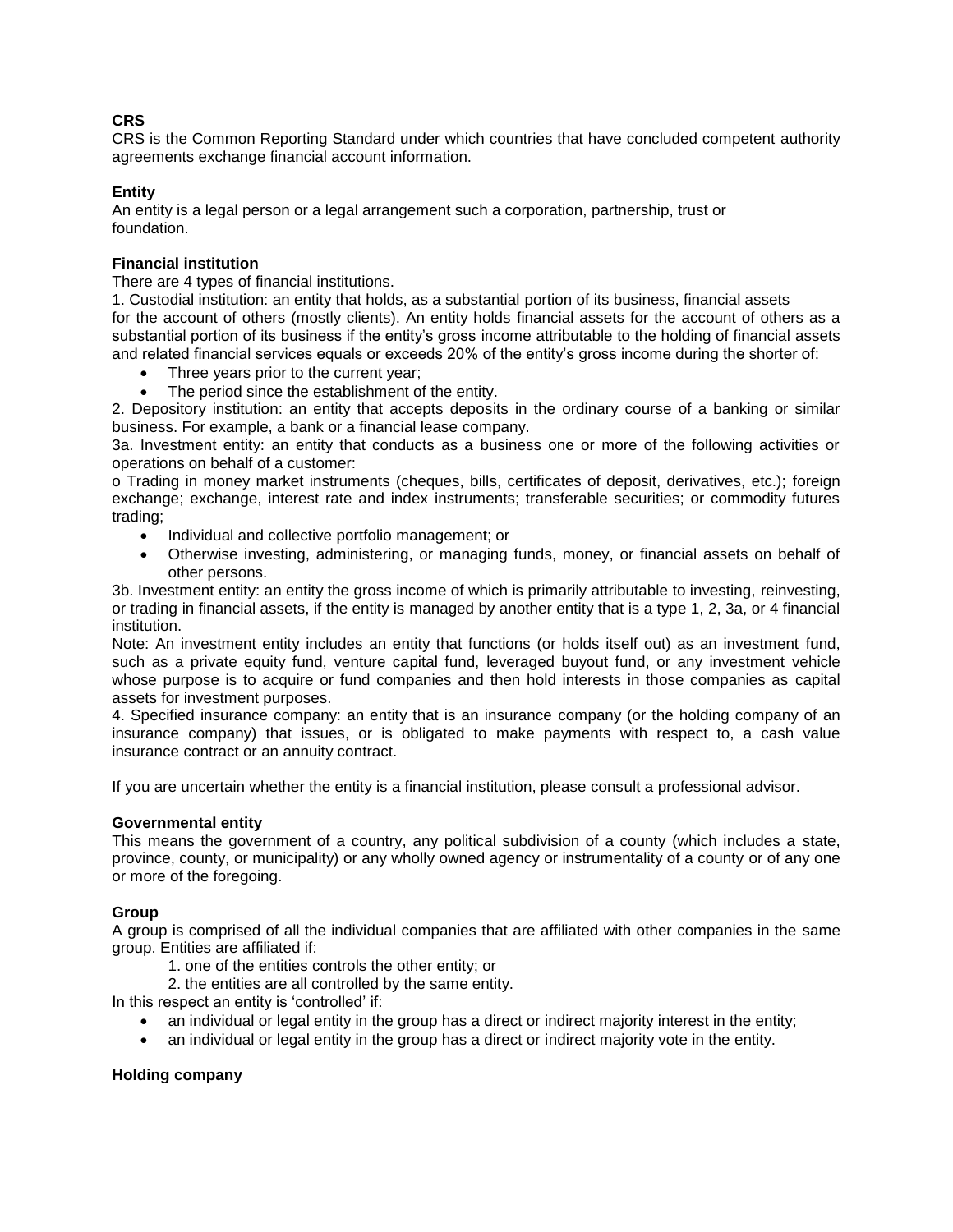A holding company is an entity that functions as a (central) holding or controlling company for the underlying subsidiaries. The holding company controls and manages the shares of the entities in the group.

An entity is not a holding company if it functions (or holds itself out) as an investment fund, such as a private equity fund, venture capital fund, leveraged buyout fund, or any investment vehicle whose purpose is to acquire or fund companies and then hold interests in those companies as capital assets for investment purposes.

## **International organization**

This means any international organization or wholly owned agency or instrumentality thereof. This category includes any intergovernmental organization (including a supranational organization) (1) that is comprised primarily of governments; (2) that has in effect a headquarters or substantially similar agreement with the country; and (3) the income of which does not inure to the benefit of private persons.

## **Non-reportable entity**

A non-reportable entity is an entity that does not have to be reported by the financial institutions to the local tax authorities for CRS purposes.

## **Non-profit organization**

The entity is considered a non-profit organization if the entity is considered a non-profit organization with only a religious, charitable, scientific, artistic, cultural, athletic, or educational purpose, or the entity is a professional organization, business league, chamber of commerce, labor organization, agricultural or horticultural organization, civic league or an organization operated exclusively for the promotion of social welfare that was established and is operated in its country of residence.

Additionally the entity must fulfill the following conditions:

- the entity is exempt from income tax in its country of residence;
- the entity has no shareholders or members who have a proprietary or beneficial interest in the
- income or assets of the entity;
- the applicable laws of the entity's country of residence or the entity's formation documents do not permit any income or assets of the entity to be distributed to, or applied for the benefit of, a individual or non-charitable entity. An exception is made for income or assets used:
	- pursuant to the conduct of the entity's charitable activities,
	- as payment of reasonable compensation for services rendered, or
	- as payment representing the fair market value of property which the entity has purchased.
- The applicable laws of the entity's country of residence or the entity's formation documents
- require that upon the entity's liquidation or dissolution, all of its assets be distributed to a
- governmental entity or other non-profit organization.

If you are uncertain whether the entity is a non-profit organization, please consult a professional advisor.

#### **Operating company**

An operating company is a legal body which is engaged in a business that is different from the business of a financial institution.

## **Participating country**

A country that has adopted the Common Reporting Standard and that has concluded a competent authority agreement with the country in which the entity holds the reportable account mentioned in the form put at the client's disposal by Credit Agricole Bank Romania S.A.. For further information we refer to www.oecd.org.

#### **Passive income**

Passive income is the portion of the gross income that consists of:

- dividends and dividend substitute payments (income equivalent to dividend);
- interest and income equivalent to interest;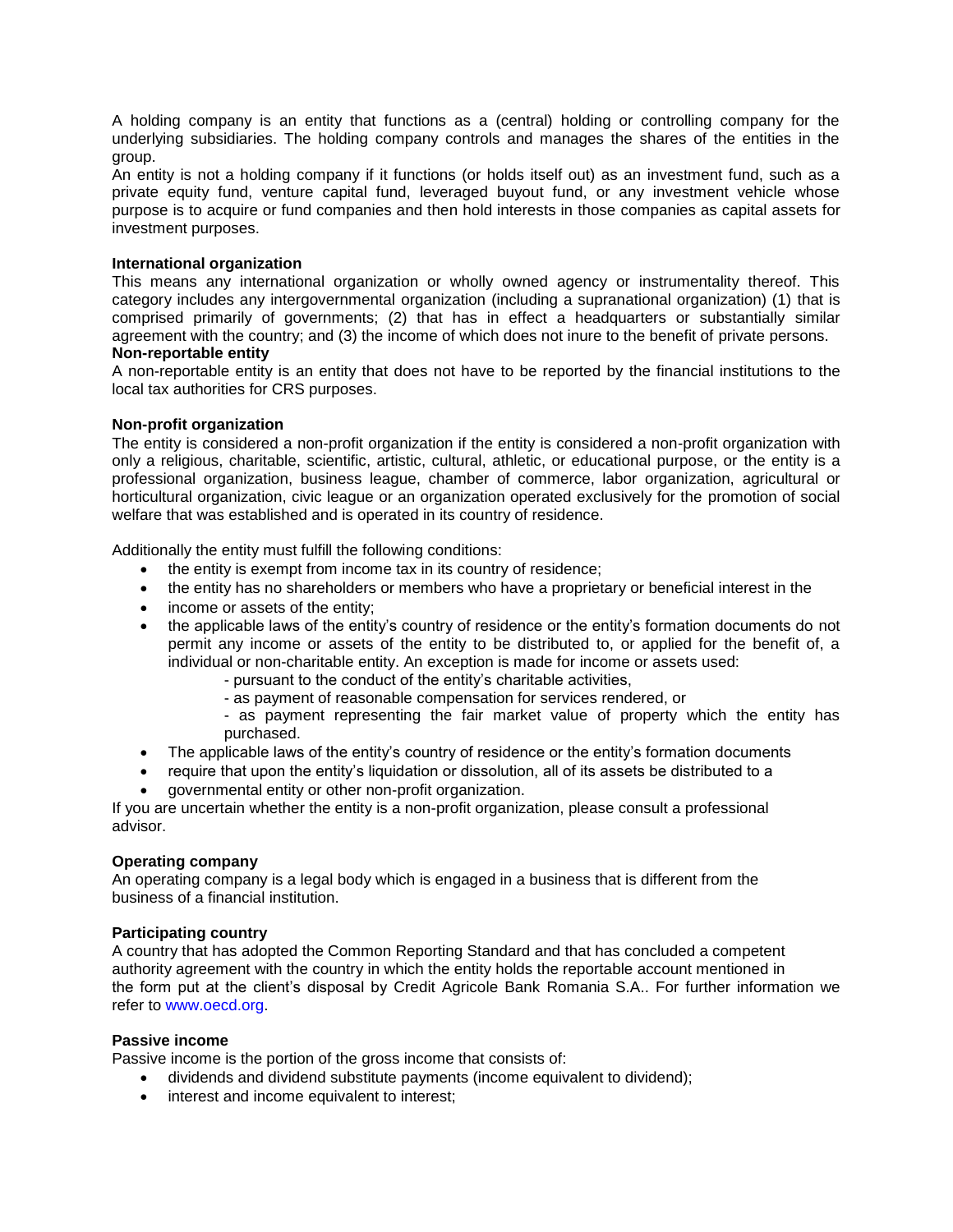- rents and royalties, other than rents and royalties derived in the active conduct of a trade or business conducted, at least in part, by employees of the NFE;
- annuities;
- income from swap-contracts;
- rental income of real estate property provided that this income can be obtained by performing little to no activity.

# **Passive NFE**

A Passive NFE is any entity that is:

- (i) Not an Active NFE; or
- (ii) Professionally managed investment entity

## **Regularly traded on one or more established securities markets**

An entity is considered to be regularly traded on one or more established securities markets if at least 50% of the securities of the entity are regularly traded on an established securities market.

## **Regularly traded securities**

Securities are considered "regularly traded" if there is a meaningful volume of trading with respect to the stock on an on-going basis.

## **Established securities market**

A securities market/exchange that is officially recognized and supervised by a governmental authority in which the market is located and that has a meaningful annual value of shares traded on the exchange.

## **Related entity**

A related entity is an entity that is part of a group.

## **Subsidiary**

A subsidiary is an entity that is directly or indirectly controlled by the holding company (this also includes subsidiaries of subsidiaries).

#### **Professionally managed investment entity**

Solely for CRS purposes, a type 3b financial institution that is not tax resident in a CRS country is a professionally managed investment entity.

#### **Tax resident**

A person is a Tax Resident in a jurisdiction when it is considered a resident under a tax law of that jurisdiction and there is a full liability to tax. One could think of tax laws regarding income, such as the Corporate Income Tax.

The concept of tax residency may differ from jurisdiction to jurisdiction. Common international criteria that may be factored into tax residency include:

- domicile in a jurisdiction; OR
- place of effective management or incorporation/organisation of an entity, respectively where an
- individual has his centre of vital interests; OR
- nationality.

It should be noted that a temporary stay in a jurisdiction can contribute to tax residency. Further, it is possible that an individual or entity is considered a Tax Resident in more than one jurisdiction.

Government officials, diplomats and military personnel are generally Tax Resident in their home jurisdiction. The actual determination of tax residency takes place under the local tax regime(s).

The domestic laws of each country lay down the conditions under which a person is to be treated as tax resident. They cover various forms of attachment to a country which, in the domestic taxation laws, form the basis of a comprehensive taxation (full tax liability).